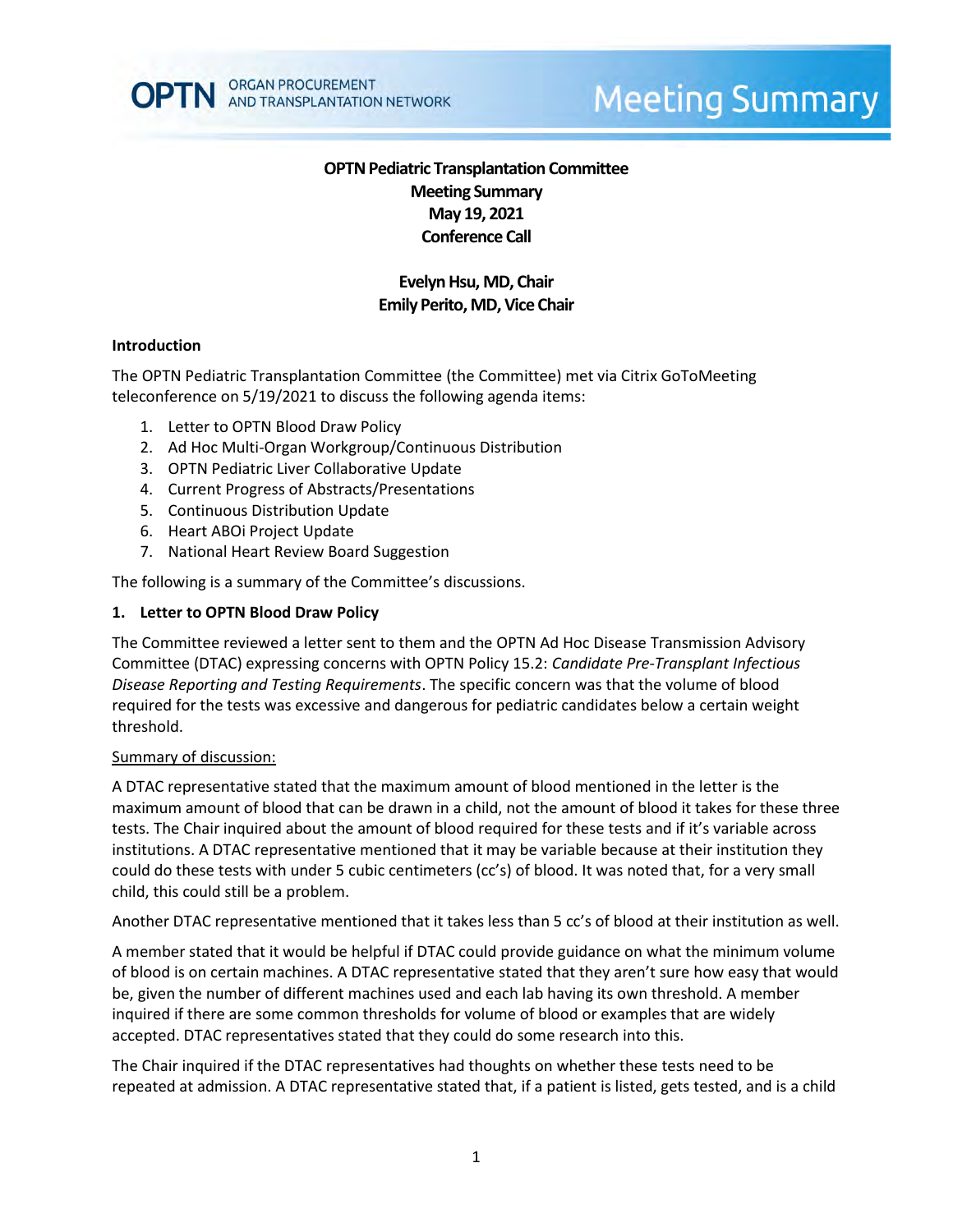under 10 years old, then the probability of disease transmission is so remote that they question the need to repeat this testing at hospital admission.

A member mentioned that the policy states that this testing needs to be completed at transplant admission; however, the majority of babies receiving heart transplants are typically admitted for their whole listing time, so if the tests were done during the patient's evaluation then they aren't being repeated.

A member noted that every potential heart transplant recipient also gets a transfusion at the time of their transplant, so they don't see how this is an issue if the blood is drawn immediately before going to the operating room. A DTAC representative stated that the cardiac children aren't as big of an issue, other than the fact that they are of small size. The DTAC representative mentioned that it's probably not necessary to do repeat tests on the pediatric liver and kidney population under 10 years of age who go home to wait for 6 months to a year.

A member supported the previous statement – it's unnecessary to repeat these tests when the results will rarely, if ever, be positive.

A DTAC representative mentioned that, while this population with extraordinarily low risk still need to be tested, testing them more than once in 6 months could also increase false positive results.

A DTAC representative inquired how, since this policy is the result of aligning with the recommendations from the Centers for Disease Control (CDC), members see the pathway forward in order to have the CDC modify the recommendations and reach a consensus. Staff stated that the path forward, based on recommendations from the Committee and DTAC, will need to be evaluated more in depth since the options aren't clear. Staff will need to follow up on next steps in terms of alignment with the CDC.

The Chair suggested a multi-pronged approach – one approach is adjusting the CDC guidelines and the other is to ask for a change to the wording that reflects practices of pediatric centers. Staff inquired if the Chair meant changing the wording in OPTN policy. The Chair stated they meant changing the wording in OPTN policy as it pertains to children under the age of 10 years old who have already had their blood drawn.

Staff explained that there was a strong effort to align OPTN policy with the CDC guidelines, but summarized that the Committee wants to look into the option of changing OPTN policy alone.

A DTAC representative inquired if this is an opportunity to capture the information about the number of transmissions in the pediatric population, previously in the early post-transplant period, related to these specific pathogens in order to demonstrate that the risk profile of this population is different than what it is in adults and support a modification. Another DTAC representative agreed with that idea and suggested also gathering data on how many times, during registration, it's discovered that a child below a certain age has Hepatitis C, Hepatitis B, or HIV. The DTAC representative explained that the intent of completing the labs at transplant admission was to establish a baseline for a potential investigation of a donor derived event at that age, which the likelihood is pretty low. However, it's also unlikely that these pediatric patients will be infected with any of these viruses, so by combining all of this information, it could be used as rationale for not requiring the additional blood draw.

A member emphasized that the policy mainly affects those children that go home after they're listed and return for transplant because if the blood is drawn once during the transplant admission then that satisfies the criteria.

A DTAC representative stated that small pediatric heart candidates usually stay in the hospital and inquired if small liver candidates, who would have an issue with this volume of blood being drawn, are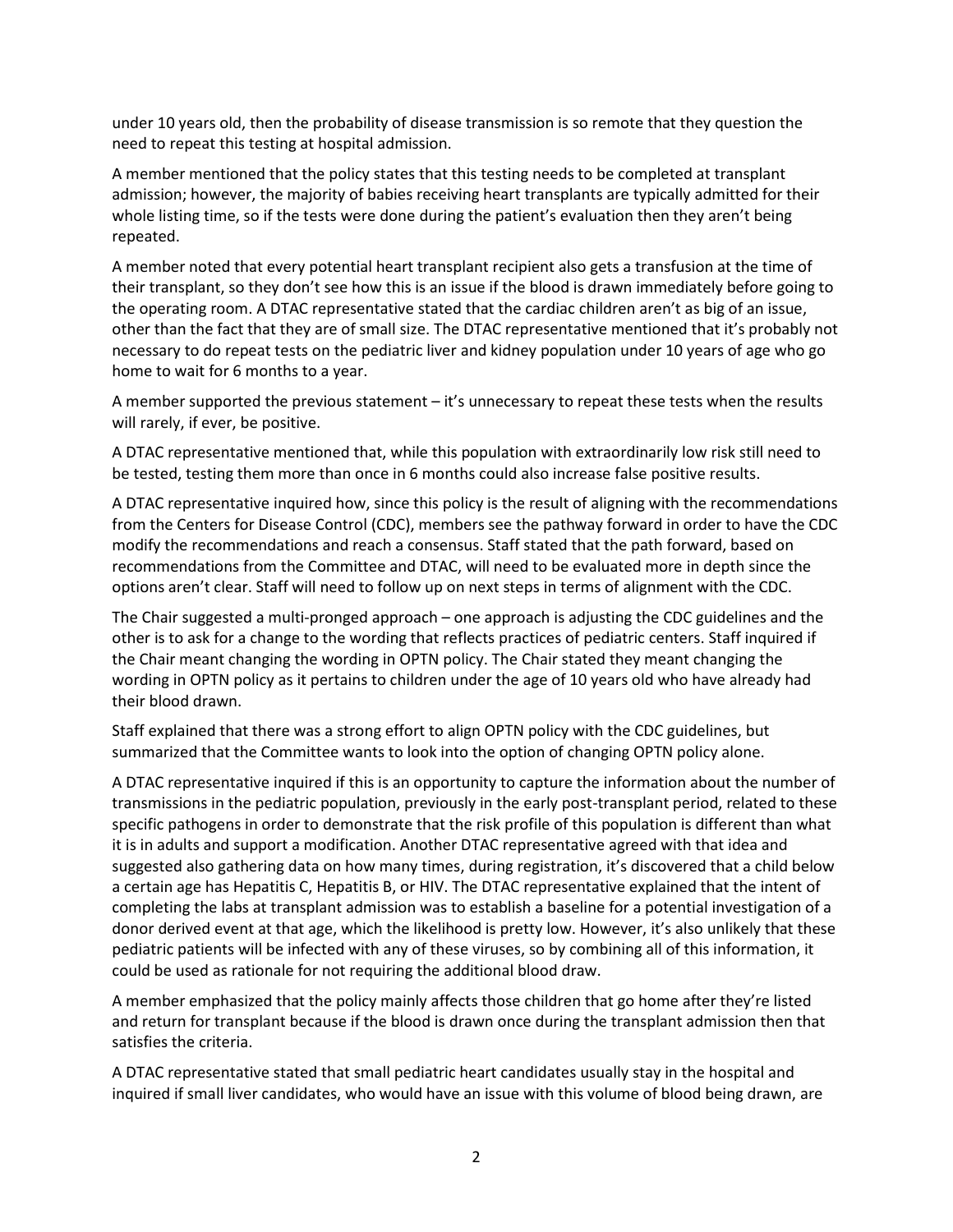staying in the hospital. Members stated that a quarter of them are metabolic or have cancer and come in already fairly anemic, so then this would be an added risk. A DTAC representative stated that there have been zero Hepatitis C, Hepatitis C, and HIV transmissions in the pediatric liver population. However, it was also noted that split liver transplants are occurring more frequently so the pediatric liver candidates are sometimes receiving an organ from an adult.

A DTAC representative inquired, if the pre-test probability of transmission is pretty low as a rationale for not repeating the testing, why the testing couldn't just be done at the time of listing and, if the vast majority of pediatric candidates are going to stay in the hospital, then that satisfies the requirement.

A member stated that, from a policy perspective, just changing the language to say "can be drawn prior to the time of transplant" would practically achieve what the Committee wants. A DTAC representative stated that that eliminates a baseline for adult patients because it doesn't adjudicate for adult patients who are going home, waiting, and potentially participating in certain risk behaviors before they are readmitted.

A member suggested using the previously suggested language change and specifying that it's for a certain age population.

A member emphasized that most of these infants will get evaluated and then the vast majority will be outpatient – the idea that they will be staying in the hospital until transplant is the minority of the time.

A DTAC representative stated that prior PHS guidelines stated that the blood had to be drawn before transplant. In the adult recipients who have had Hepatitis B and Hepatitis C after transplant, the blood hadn't been drawn on the candidate for a year or two years before transplant, so that left the physician struggling to decide whether the diseases were from the donor or not.

The Chair stated that it seems there's a possibility to suggest different wording for children of a certain age and size, just to reflect that this is a large blood volume to draw from them. It was suggested that there should be an investigation of what both committees' options are and a follow-up discussion with DTAC leadership. Staff stated that that's possible, and emphasized that members need to keep in mind that there is an OPTN policy development process and, because it involves consistency with the Final Rule, it may require some analysis that is beyond our scope.

## **2. Ad Hoc Multi-Organ Committee/Continuous Distribution Update**

The Committee received a presentation on the purpose and goals of the newly created OPTN Ad Hoc Multi-Organ Committee and reviewed how their work will parallel work being done with continuous distribution.

The Chair, being the pediatric representative on the OPTN Ad Hoc Multi-Organ Committee, requested feedback from members on important pediatric considerations that should be advocated for in a multiorgan lens. The following concerns were presented to the Committee: unintentional impact on pediatric waitlist, emphasis on combinations other than kidney-pancreas (KP), pediatric donors.

### Summary of discussion:

A member inquired if liver-intestine or intestine candidates are included in the work of this workgroup, and if not, why they aren't included in the multi-organ discussion. Staff explained that that will be addressed when the Committee starts looking at liver specific combinations as the shift to liver-intestine continuous distribution is happening, since they'll be worked on at the same time. The member inquired if that will be the Liver Committee's charge or if it will be the Multi-Organ Committee's charge. Staff explained that some of this discussion will be fluid and the Multi-Organ Committee will work with organ specific committees to figure out what work is handled by which committee.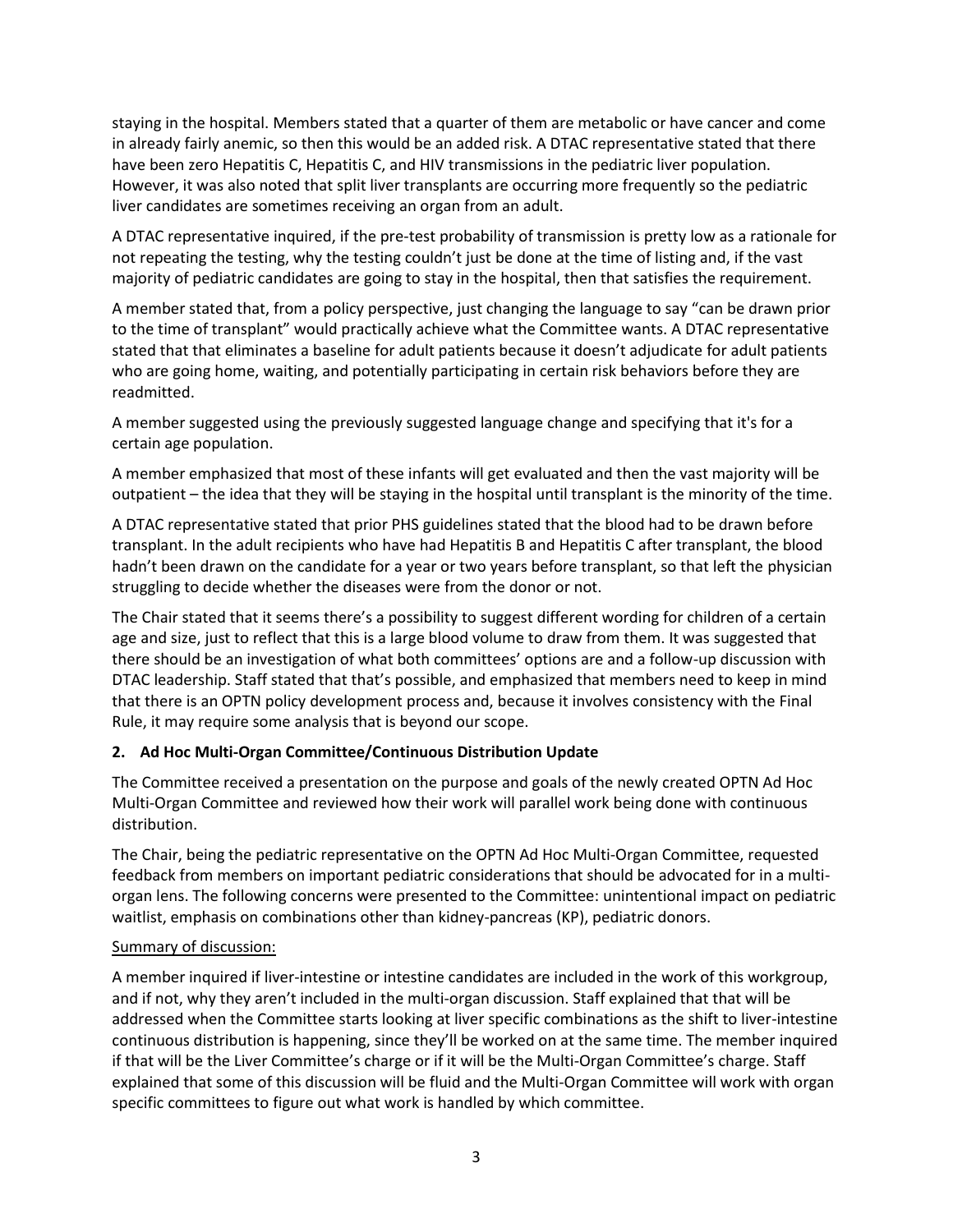The Chair stated that, when these discussions have come up before, the Committee has tried to be involved because their main concern is that pediatric recipients, particularly pediatric kidney recipients, are disadvantaged by adult multi-organ candidates. The Chair emphasized that the Committee would push to not have those candidates prioritized ahead of pediatric single organ recipients. The Chair mentioned that there has been pushback stating that that wasn't within the scope of the discussions.

A member stated that, as a pediatric transplant nephrologist, this is an incredibly crucial issue especially in areas that have large kidney-pancreas (KP) programs and, like the impact of any allocation policy on pediatric patients, it needs to be part of the conversation.

A member agreed with the above statement and mentioned that they have lost organs for pediatric kidney candidates to KP candidates and liver-kidney candidates, which was quite frustrating. It was noted that simultaneous liver-kidney (SLK) has been looked at in terms of indications for kidney outcomes in the adult group, so the member would agree that prioritizing adult liver-kidney or KP candidates over pediatric candidates certainly has been an issue.

A member mentioned that the SLK data was presented at Pediatric Academic Societies last month and that they view the creation of the Multi-Organ Committee and it's collaboration with the Committee as a positive accomplishment.

A member emphasized that organ procurement organizations (OPOs) are wanting to transplant as many organs as possible, so, when a kidney gets taken away from a KP candidate, the chances of placing that pancreas are cut in half since the pancreas alone list will be half the size of the KP list. That's where the resistance is since OPOs are measured on organs transplanted per donor and every pancreas helps them towards that goal.

The Chair inquired if there's also financial rewards for transplanting as many organs as possible, in addition to the OPOs metrics awards. A member stated that that's possible, but with the new CMS final rule in place, where one-third of OPOs will be up for decertification in four years, it's a matter of survival.

## **3. OPTN Pediatric Liver Collaborative Update**

The Committee reviewed the purpose of the Pediatric Liver Collaborative, which is to support efforts to improve processes and increase pediatric liver transplants by identifying and sharing effective practices in three key areas: (1) pre-transplant management, (2) split liver transplants, and (3) living donor transplants. The Collaborative engaged 13 pediatric liver programs and they participated in a 6 month active improvement phase from August 2020 to January 2021.

| <b>Preliminary Outcome Data</b><br>as of March 19, 2021<br>data subject to change |                 | Data Comparison - One Year Prior<br>Pre: 8/1/2019 - 1/31/2020<br>Project: 8/1/2020 - 1/31/2021 |                   |
|-----------------------------------------------------------------------------------|-----------------|------------------------------------------------------------------------------------------------|-------------------|
| Type of Pediatric Liver Transplant                                                | Cohort          |                                                                                                | <b>Nation</b>     |
| Deceased and Living Donor                                                         | Slight decrease |                                                                                                | Slight decrease   |
| Deceased Donor                                                                    | Slight increase |                                                                                                | Remained constant |
| Living Donor                                                                      | Decrease        |                                                                                                | Decrease          |
| Split Liver                                                                       | Increase        |                                                                                                | Decrease          |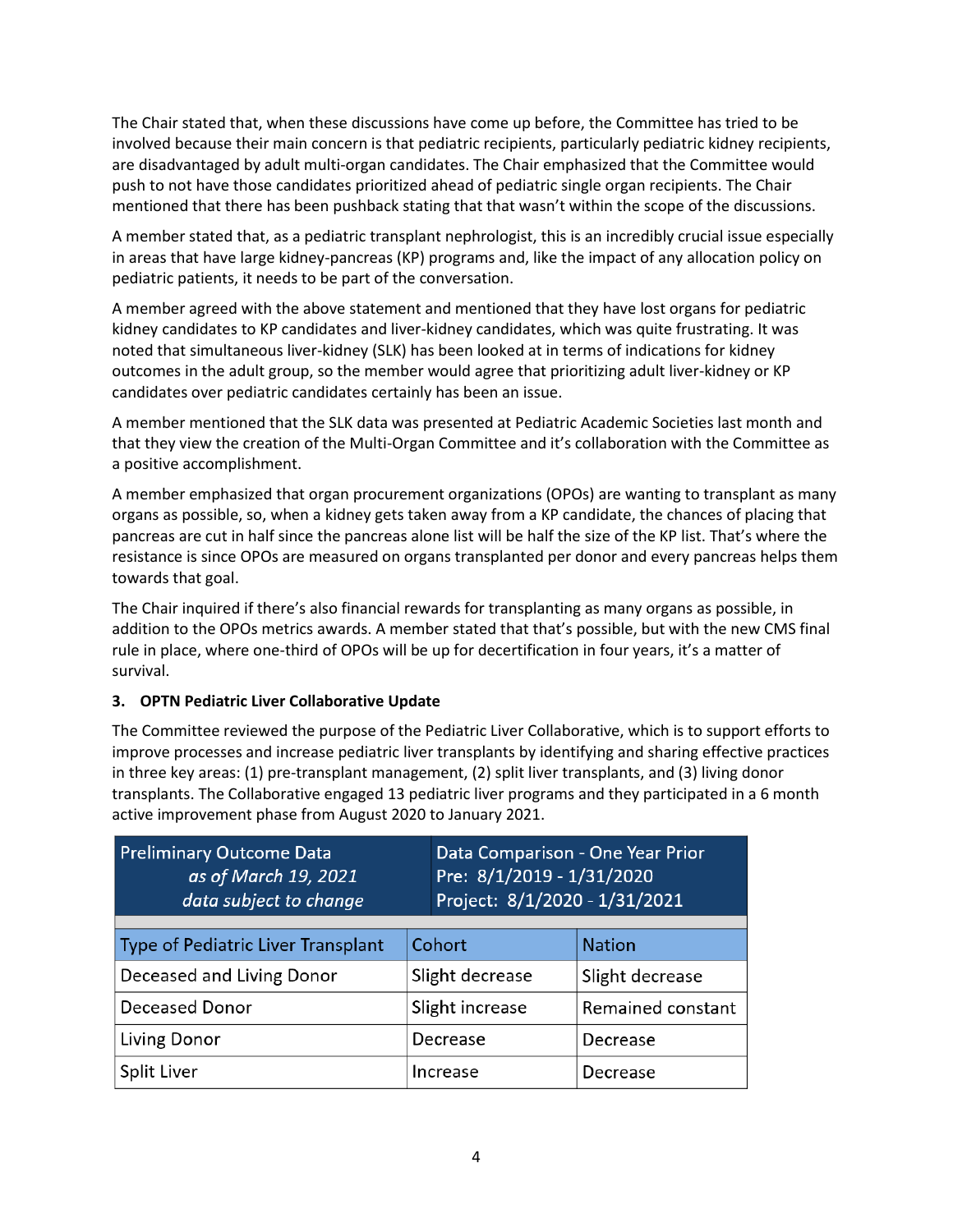## Summary of discussion:

The Chair stated that these types of opportunities, while difficult during COVID-19, are really rewarding and the Committee would love to see an expansion of this project to all pediatric programs so programs can see efforts done by others and share their ideas.

The Chair also noted that there was a very important liver allocation change that happened in February 2020 with regards to the distribution of pediatric organs and inquired if that might have had some impact in the increases in split liver transplants, even though those participating programs were specifically chosen since they performed split liver transplants. Staff stated that that may be something that can be confirmed by reviewing the dates in the data.

## **4. Current Progress of Abstracts/Presentations**

The Committee reviewed the progress of the following abstracts and presentations that members are collaborating on:

- Effect of Multi-Organ Allocation Priority on Pediatric Kidney Candidates (Pediatric Academic Societies)
	- o Presentation was viewed on 5/2/2021
- Pediatric National Liver Review Board: What Happens to Waitlist Registrations With Denied Exception Forms (American Transplant Congress)
	- o Presentation was recorded and will be a rapid fire oral presentation on 6/7/2021

# Summary of discussion:

The Chair inquired if any members that collaborated on these efforts have anything additional to say. A member stated that the Effect of Multi-Organ Allocation Priority on Pediatric Kidney Candidates was a hot topic and everyone was excited to see the data. It was also noted that the longer term report out on the kidney allocation system will hopefully be submitted in the next week or so.

## **5. Continuous Distribution Update**

The Committee received the following updates on the progress of the Kidney & Pancreas Continuous Distribution Workgroup and the Lung Continuous Distribution Workgroup:

- The Kidney & Pancreas (K&P) Workgroup is currently reviewing the HLA and cPRA data request results to help facilitate rating scale discussion
- The K&P Workgroup will review the pediatric data request after HLA and cPRA o The Committee's leadership will be invited to join
- The K&P Continuous Distribution concept paper is currently being written and will be going out for public comment in August 2021
- The Lung Workgroup is currently discussing review boards and multi-organ transplant
	- o Will receive modeling results in a couple of weeks

## Summary of discussion:

The Chair inquired if it would be appropriate to increase the amount of representatives from the Committee on the K&P Workgroup, for instance if a representative's term ends or if they can't make it to a meeting. Staff explained that rosters have to be formally approved, but mentioned they could discuss these transitions with the K&P Workgroup liaison.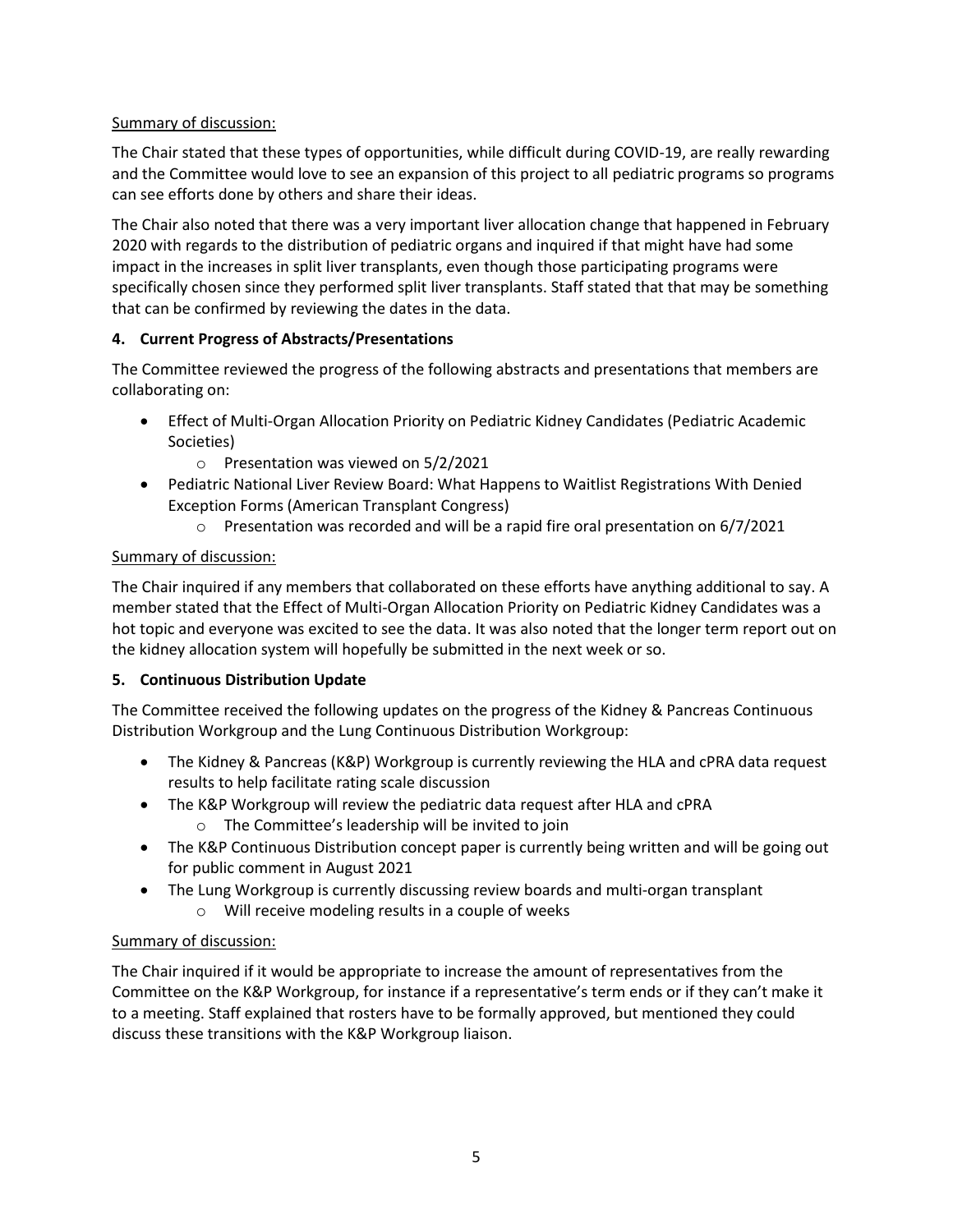## **6. Heart ABOi Project Update**

The Committee received an update that this project was approved by the Policy Oversight Committee on 5/12/2021 and that the first Workgroup meeting with both Heart Committee members and Pediatric Committee members will be scheduled within the next couple of weeks.

### Summary of discussion:

There was no discussion.

### **7. National Heart Review Board Suggestion**

The Committee reviewed a suggestion from a member regarding the National Heart Review Board going live within the next month. It was explained that this is an important topic for transplant families to hear about and it was suggested that it would be helpful to provide an explanatory video of this change.

#### Summary of discussion:

The Chair inquired about next steps to move this idea forward. Staff explained that there will need to be some internal discussions about the technicalities of providing an explanation video, such as where it will be stored and who will be presenting this information, but they will keep the Committee updated.

#### **Upcoming Meetings.**

June 16, 2021 (Teleconference)